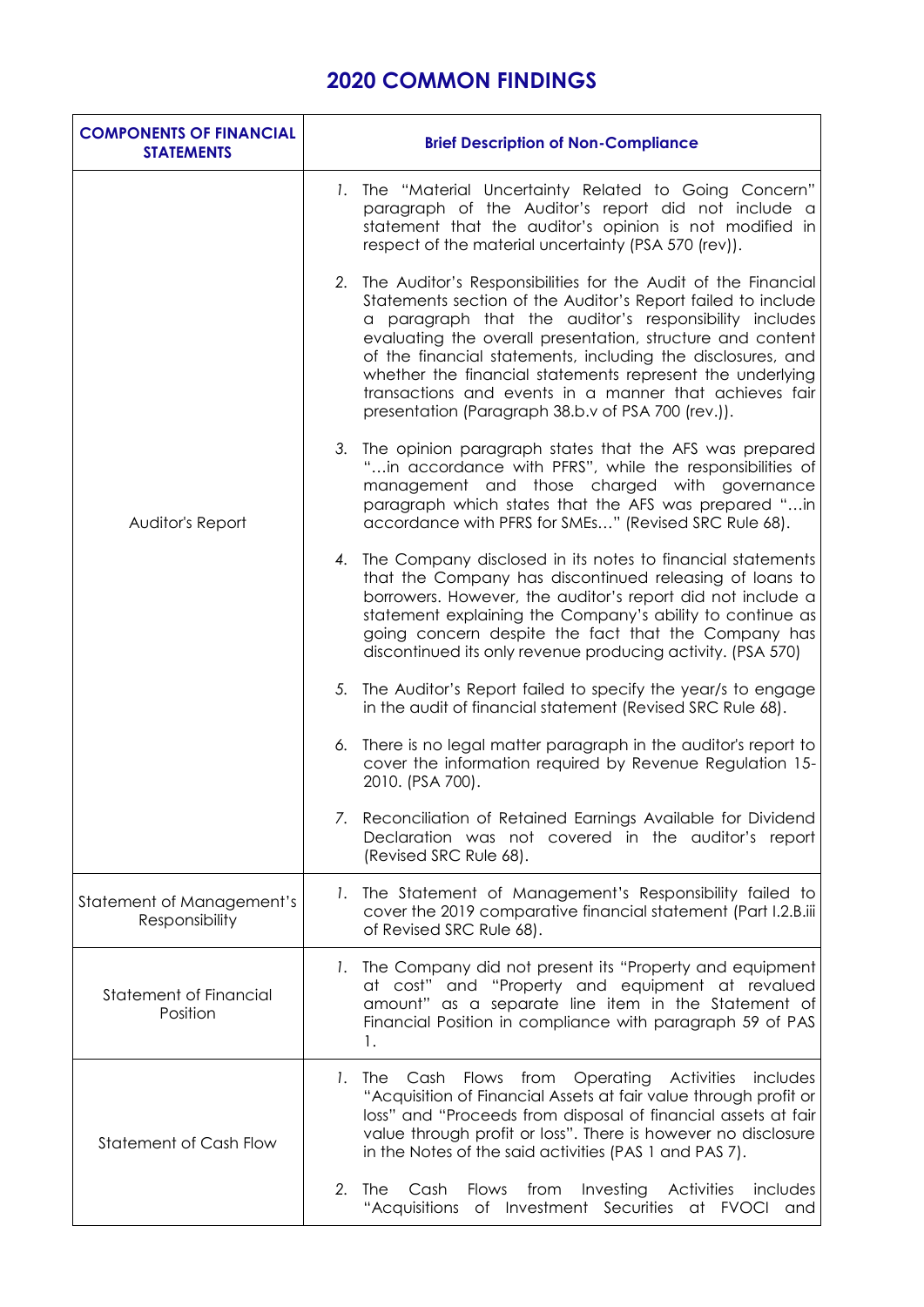| <b>COMPONENTS OF FINANCIAL</b><br><b>STATEMENTS</b>                 | <b>Brief Description of Non-Compliance</b>                                                                                                                                                                                                                                                                                                                                                   |
|---------------------------------------------------------------------|----------------------------------------------------------------------------------------------------------------------------------------------------------------------------------------------------------------------------------------------------------------------------------------------------------------------------------------------------------------------------------------------|
|                                                                     | Investment Securities at amortized cost" and "Proceeds"<br>from maturities/sale of Investment Securities at FVOCI and<br>Investment Securities at amortized cost". There is however<br>no disclosure in the Notes of the said activities (PAS 1 and<br>PAS 7).                                                                                                                               |
|                                                                     | 3. The Company presented its cash flows from financing and<br>investing activities using the indirect method of cash flows<br>instead of direct method (PAS 7/ Section 7 of PFRS for SMEs<br>/Section 3 of PFRS for SEs).                                                                                                                                                                    |
|                                                                     | 4. The cash flows arising from availment and payment of loans<br>are recognized under operating activities when it should<br>have been classified under financing activities. (PAS 7/<br>Section 7 of PFRS for SMEs).                                                                                                                                                                        |
|                                                                     | 5. The Statement of Cash Flows failed to separately disclose<br>the cash flows from interest received and paid and classify<br>them as cash flows from operating activities (Paragraphs 31<br>of PAS $7$ ).                                                                                                                                                                                  |
|                                                                     | 6. Non-cash transactions were reported in the Statement of<br>Cash flows. PAS 7 states that investing and financing<br>transactions that do not require the use of cash or cash<br>equivalents shall be excluded from the Statement of Cash<br>flows.                                                                                                                                        |
|                                                                     | 7. Changes in "Advances to and long-term loans from related<br>party" are recognized under operating activities. PAS 7<br>states that operating activities are the principal revenue-<br>producing activities of the entity. Considering the nature of<br>activities, said changes should have been presented under<br>investing and financing activities, respectively.                     |
|                                                                     | The movement in some of the accounts do not tie to the<br>8.<br>increase (decrease) amount in the statement of cash flows<br>(PAS 7).                                                                                                                                                                                                                                                        |
|                                                                     | 9. There is no disclosure of changes in liabilities arising from<br>financing activities, including both changes arising from<br>cash flows and non-cash changes (Disclosure initiative<br>(amendment to PAS 7)).                                                                                                                                                                            |
| Supplemental Schedules<br>required under the Revised<br>SRC Rule 68 | The list of all the effective standards and interpretations<br>Ι.<br>under PFRS is no longer required to be attached in the AFS<br>(Revised SRC Rule 68).                                                                                                                                                                                                                                    |
|                                                                     | The Schedule for Financing Company does not include the<br>2.<br>ratio for following:                                                                                                                                                                                                                                                                                                        |
|                                                                     | a) "Amount of Receivables from a Single Corporation to<br><b>Total Receivables".</b><br>b) ratio or percentage of total real estate investments to<br>total assets;<br>c) total receivables to total assets;<br>d) total Directors, Officers, Stockholders and Related<br>Interests (DOSRI)'s receivables to net worth<br>Details (per issue) of underwriting activities per year; and<br>e) |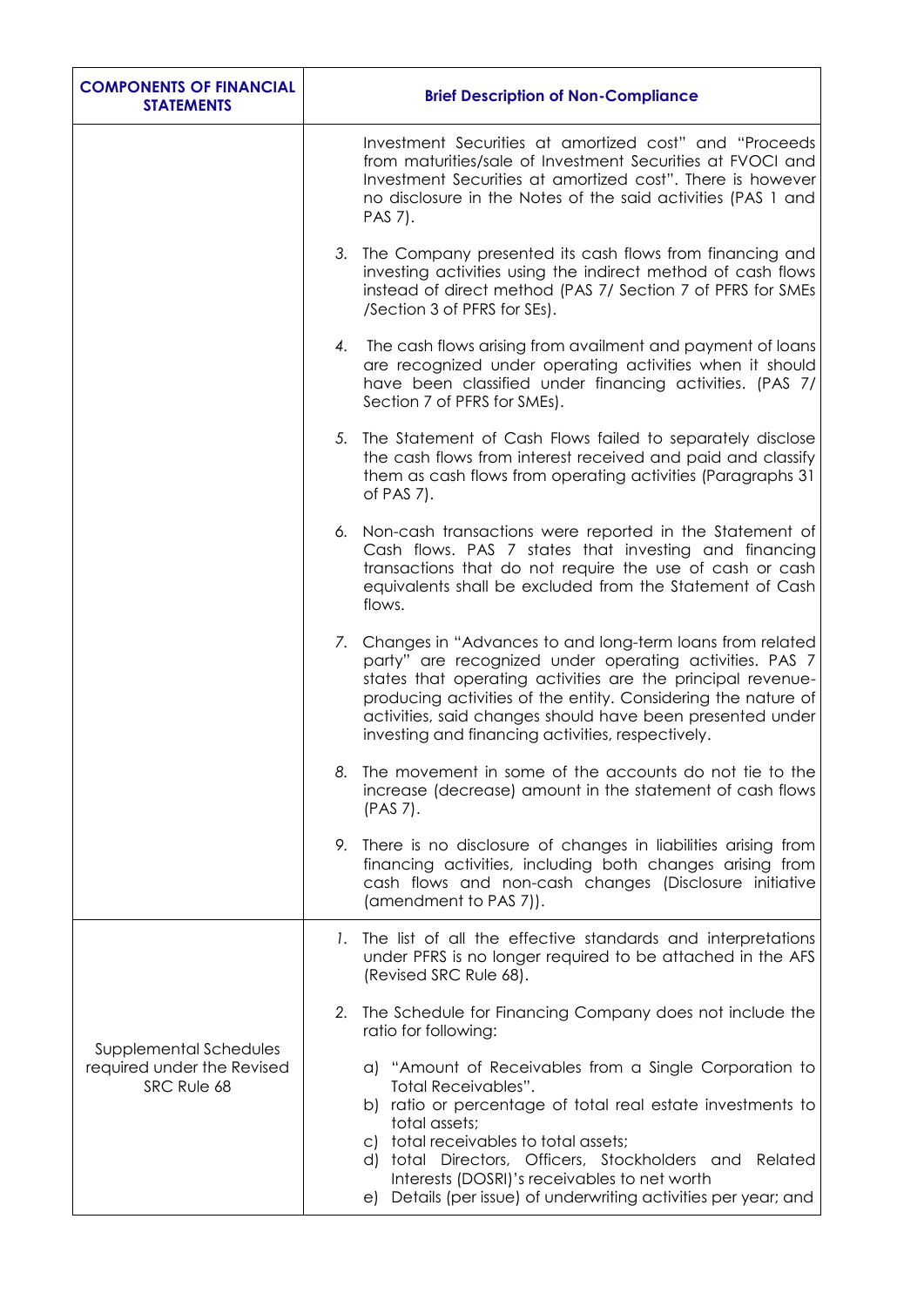| <b>COMPONENTS OF FINANCIAL</b><br><b>STATEMENTS</b> | <b>Brief Description of Non-Compliance</b>                                                                                                                                                                                                                                                                                                                                                                                                                                                                                                        |
|-----------------------------------------------------|---------------------------------------------------------------------------------------------------------------------------------------------------------------------------------------------------------------------------------------------------------------------------------------------------------------------------------------------------------------------------------------------------------------------------------------------------------------------------------------------------------------------------------------------------|
|                                                     | f) Transaction with DOSRI (Revised SRC Rule 68).                                                                                                                                                                                                                                                                                                                                                                                                                                                                                                  |
|                                                     | 3. The company failed to include a Reconciliation of Retained<br>Earnings Available for Dividend Declaration which<br>is i<br>required for stock corporations with unrestricted retained<br>earnings in excess of 100% of paid-in capital stock (Part 1.5.B)<br>of Revised SRC Rule 68).                                                                                                                                                                                                                                                          |
|                                                     | 4. The Supplemental Statement of Independent Auditor shows<br>that it does not include the number of stockholders owning<br>100 or more shares as of December 31, 2020 (Revised SRC<br>Rule 68).                                                                                                                                                                                                                                                                                                                                                  |
|                                                     | 5. There is no map showing the relationships between and<br>among the Company and its ultimate parent, middle<br>parent, subsidiaries or co-subsidiaries and associates. This<br>map must be covered by the Auditor's Report (Revised SRC<br>Rule 68).                                                                                                                                                                                                                                                                                            |
|                                                     | 1. The Company has neither PPE nor rent expense. This cannot<br>support the business address provided on Note 1 (PAS 1).                                                                                                                                                                                                                                                                                                                                                                                                                          |
| Corporate Information                               | 2. The company failed to disclose the date when the AFS were<br>approved and authorized for issuance by the BOD (PAS 1)<br>and PSA 700).                                                                                                                                                                                                                                                                                                                                                                                                          |
| <b>Basis of Preparation of FS</b>                   | 1. The Company did not disclose that the AFS is not prepared<br>on a going concern basis and the Company's basis used in<br>the preparation of the financial statement (e.g., liquidation<br>basis) (PSA 570 Revised par. A27, PAS 1.25). Based on Notes<br>to financial statements, the AFS was prepared using the<br>applicable PFRS and PAS without discussion of the<br>modifications on accounting policies made to reflect the<br>fact that the 'going concern' assumption is no longer<br>appropriate in measuring its remaining accounts. |
|                                                     | 2. The Financial Statements were prepared under an incorrect<br>financial accounting framework, i.e., PFRS, PFRS for SMEs,<br>PFRS for SEs (Revised SRC Rule 68).                                                                                                                                                                                                                                                                                                                                                                                 |
| Receivables                                         | The classification of receivables in Statement of Financial<br>1.<br>Position is inconsistent with the terms of the loans granted<br>disclosed in the Notes to Financial Statements, i.e. It is stated<br>in the Notes that the term of the loans granted by the<br>Company ranges from 90 days to ten years while all<br>receivables are classified under current assets in the<br>Statement of Financial Position (PAS 1).                                                                                                                      |
|                                                     | 2. Incomplete disclosure on "Loans and receivables", i.e.,<br>interest rates and whether secured or unsecured (PAS 1).                                                                                                                                                                                                                                                                                                                                                                                                                            |
| <b>Financial Instruments</b>                        | 1. The company continues to classify its financial instruments<br>under the categories provided by PAS 39 which has already<br>been superseded (PFRS 9).                                                                                                                                                                                                                                                                                                                                                                                          |
|                                                     | 2. There is no assessment made for the expected credit loss<br>(ECL) of the Company's financial assets (PFRS 9).                                                                                                                                                                                                                                                                                                                                                                                                                                  |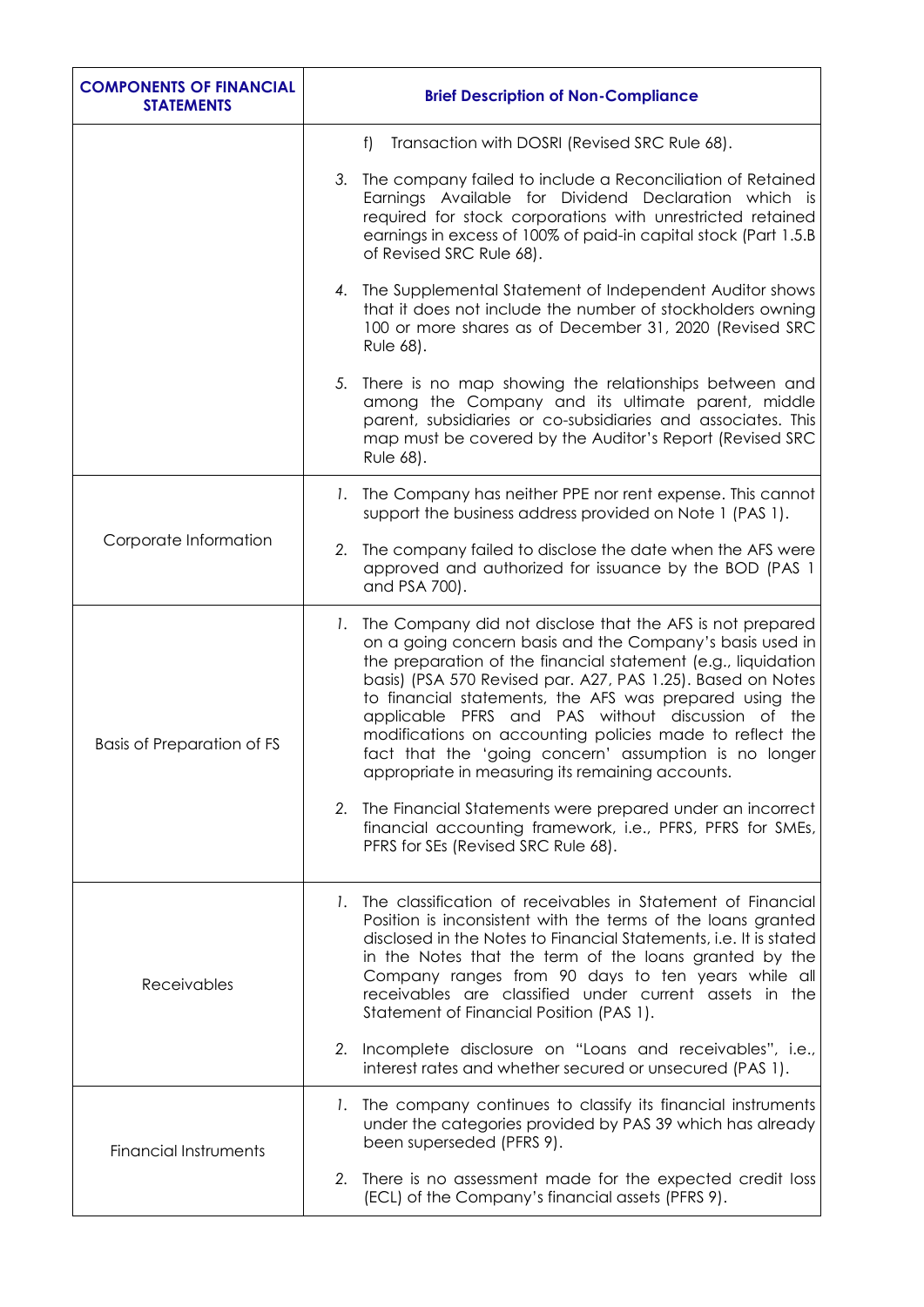| <b>COMPONENTS OF FINANCIAL</b><br><b>STATEMENTS</b> | <b>Brief Description of Non-Compliance</b>                                                                                                                                                                                                                                                                                                                                                                                                                                                                                                                                                                                                                                                                        |
|-----------------------------------------------------|-------------------------------------------------------------------------------------------------------------------------------------------------------------------------------------------------------------------------------------------------------------------------------------------------------------------------------------------------------------------------------------------------------------------------------------------------------------------------------------------------------------------------------------------------------------------------------------------------------------------------------------------------------------------------------------------------------------------|
|                                                     | 3. There is no accounting policy on subsequent measurement<br>for the Company's Financial Instruments (PFRS 9).                                                                                                                                                                                                                                                                                                                                                                                                                                                                                                                                                                                                   |
|                                                     | 4. There is no derecognition policy on financial liabilities (PFRS<br>9).                                                                                                                                                                                                                                                                                                                                                                                                                                                                                                                                                                                                                                         |
|                                                     | 5. Inconsistent disclosures relating to "Financial Liabilities", i.e.,<br>Note to "Accounting Policies Adopted" states that financial<br>liabilities are recognized initially at its transaction price while<br>it is disclosed in Note to "Trade and Other Payables" that<br>financial liabilities are measured initially at their nominal<br>values (PFRS 7/ Section 11 of PFRS for SMEs).                                                                                                                                                                                                                                                                                                                      |
| <b>Financial Assets/Investments</b>                 | The note to financial statements disclosed that "trade and<br>1.<br>other receivable" is recognized initially at the transaction<br>price. However, based on same Note under "Financial<br>Instruments", it states that "all financial assets are initially<br>recognized at fair value" which is not in accordance with<br>Section 11 of PFRS for SMEs which states "An entity shall<br>choose to apply either:<br>(a) the requirements of both Sections 11 and 12 in full; or<br>(b) the recognition and measurement requirements of PAS<br>39 Financial Instruments: Recognition and Measurement<br>and the disclosure requirements of Sections 11 and 12 to<br>account for all of its financial instruments". |
|                                                     | 2. The company failed to disclose the maturity dates of "Rent"<br>receivable" and "Notes Receivable" (PFRS 7/ Sections 8<br>and 11 of PFRS for SMEs).                                                                                                                                                                                                                                                                                                                                                                                                                                                                                                                                                             |
|                                                     | 3.<br>Based on Note 2 (Accounting Policy) the Company failed to<br>classify its financial assets in accordance with PFRS 9.                                                                                                                                                                                                                                                                                                                                                                                                                                                                                                                                                                                       |
|                                                     | 4. Considering the nature of business of the Company and the<br>effect of COVID-19 pandemic, it is highly unlikely that there<br>is no ECL for 2020. Moreover, Note 3 (credit risk) showed that<br>there are past due accounts for "loans and receivables"<br>which are more than 30 days (PFRS 7 and 9).                                                                                                                                                                                                                                                                                                                                                                                                         |
| <b>Investment Property</b>                          | Inconsistent<br>application of accounting<br>policy.<br><i>i.e.,</i><br>$\mathbf{L}$<br>improvements on investment property were depreciated<br>while the investment property itself was not (PAS 40).                                                                                                                                                                                                                                                                                                                                                                                                                                                                                                            |
|                                                     | Incomplete disclosure on Investment Property, i.e., the useful<br>2.<br>lives or the depreciation rates used and the depreciation<br>methods used (PAS 40/ Section 16 of PFRS for SMEs).                                                                                                                                                                                                                                                                                                                                                                                                                                                                                                                          |
|                                                     | Incomplete disclosure on the methods and significant<br>3.<br>assumptions applied in determining the fair value of<br>investment property, the extent to which the fair value of<br>investment property (as measured or disclosed in the<br>financial statements) is based on a valuation by an<br>independent valuer who holds a recognized and relevant<br>professional qualification and has recent experience in the<br>location and class of the investment property being valued.<br>(Section 16 of PFRS for SMEs).                                                                                                                                                                                         |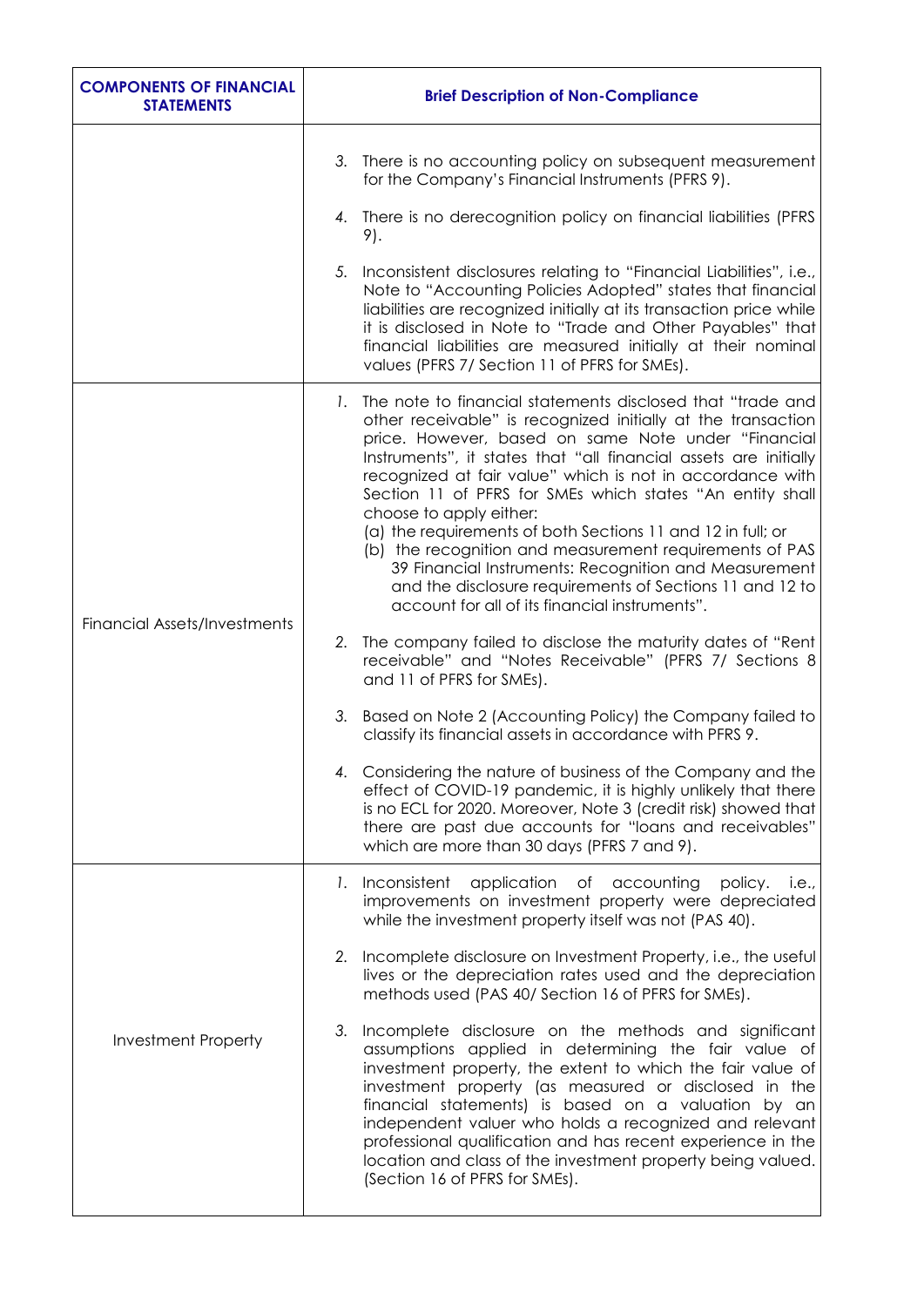| <b>COMPONENTS OF FINANCIAL</b><br><b>STATEMENTS</b> | <b>Brief Description of Non-Compliance</b>                                                                                                                                                                                                                                                                                                                                                                                                                                                                                                                                                     |
|-----------------------------------------------------|------------------------------------------------------------------------------------------------------------------------------------------------------------------------------------------------------------------------------------------------------------------------------------------------------------------------------------------------------------------------------------------------------------------------------------------------------------------------------------------------------------------------------------------------------------------------------------------------|
|                                                     | 4. The Notes stated that investment properties, except land,<br>are carried at cost less accumulated depreciation and<br>amortization and any impairment in residual value.<br>However, investment property are tangible assets which are<br>not subject to amortization (Paragraph 30 of PAS 16).                                                                                                                                                                                                                                                                                             |
|                                                     | 5. The company adopted the cost model as its accounting<br>policy for recognizing and measuring investment properties,<br>however, it did not disclose its fair value (Paragraph 79.e of<br>PAS 40). Furthermore, in the exceptional cases when an<br>entity cannot measure the fair value of the investment<br>property reliably, it should disclose a description of the<br>investment property, an explanation of why fair value<br>cannot be measured reliably, and, if possible, the range of<br>estimates within which fair value is highly likely to lie<br>(Paragraph 79.e of PAS 40). |
| Property and Equipment                              | 1. Incomplete disclosures on "Property and Equipment", i.e.,<br>accounting policy used, the useful lives or the depreciation<br>rates used, reconciliation of carrying amounts of property<br>and equipment presented in Notes to Financial Statements<br>has no comparative figures (PAS 16/Section 12 of PFRS for<br>SEs/ Section 17 of PFRS for SMEs).                                                                                                                                                                                                                                      |
|                                                     | The company did not recognize any depreciation for the<br>2.<br>year on its fixed assets despite it not being fully depreciated<br>$(PAS 16)$ .                                                                                                                                                                                                                                                                                                                                                                                                                                                |
|                                                     | Inconsistent disclosure of accounting policy relating to<br>3.<br>Property and Equipment, i.e., It is disclosed in Note to<br>"Accounting Estimates" that property and equipment is<br>stated at revalued amount based on the fair value of the<br>property while it is stated in Note to "Accounting Policies"<br>property and equipment after initial recognition are stated<br>at cost less any accumulated depreciation and any<br>accumulated impairment losses (PAS 1).                                                                                                                  |
|                                                     | 4. A note states that "Property, plant and equipment are<br>stated at historical cost less accumulated depreciation and<br>amortization. However, Property and Equipment<br>are<br>tangible assets which are not subject to amortization (PAS<br>$16$ .                                                                                                                                                                                                                                                                                                                                        |
|                                                     | There are no disclosures on fully depreciated assets still in<br>5.<br>use (PAS 16).                                                                                                                                                                                                                                                                                                                                                                                                                                                                                                           |
| Intangible Assets                                   | Incomplete disclosure on "intangible assets", i.e., the useful<br>$\mathsf{L}$ .<br>lives or the amortization rates used and the amortization<br>methods used (Section 13 of PFRS for SEs).                                                                                                                                                                                                                                                                                                                                                                                                    |
| Liabilities                                         | 1. Incomplete disclosure on "Borrowings", i.e when an entity<br>has pledged financial assets as collateral for liabilities or<br>contingent liabilities, it shall disclose the following:                                                                                                                                                                                                                                                                                                                                                                                                      |
|                                                     | a. the carrying amount of the financial assets pledged as<br>collateral; and                                                                                                                                                                                                                                                                                                                                                                                                                                                                                                                   |
|                                                     | b. the terms and conditions relating to its pledge. (Section<br>11 of PFRS for SMEs)                                                                                                                                                                                                                                                                                                                                                                                                                                                                                                           |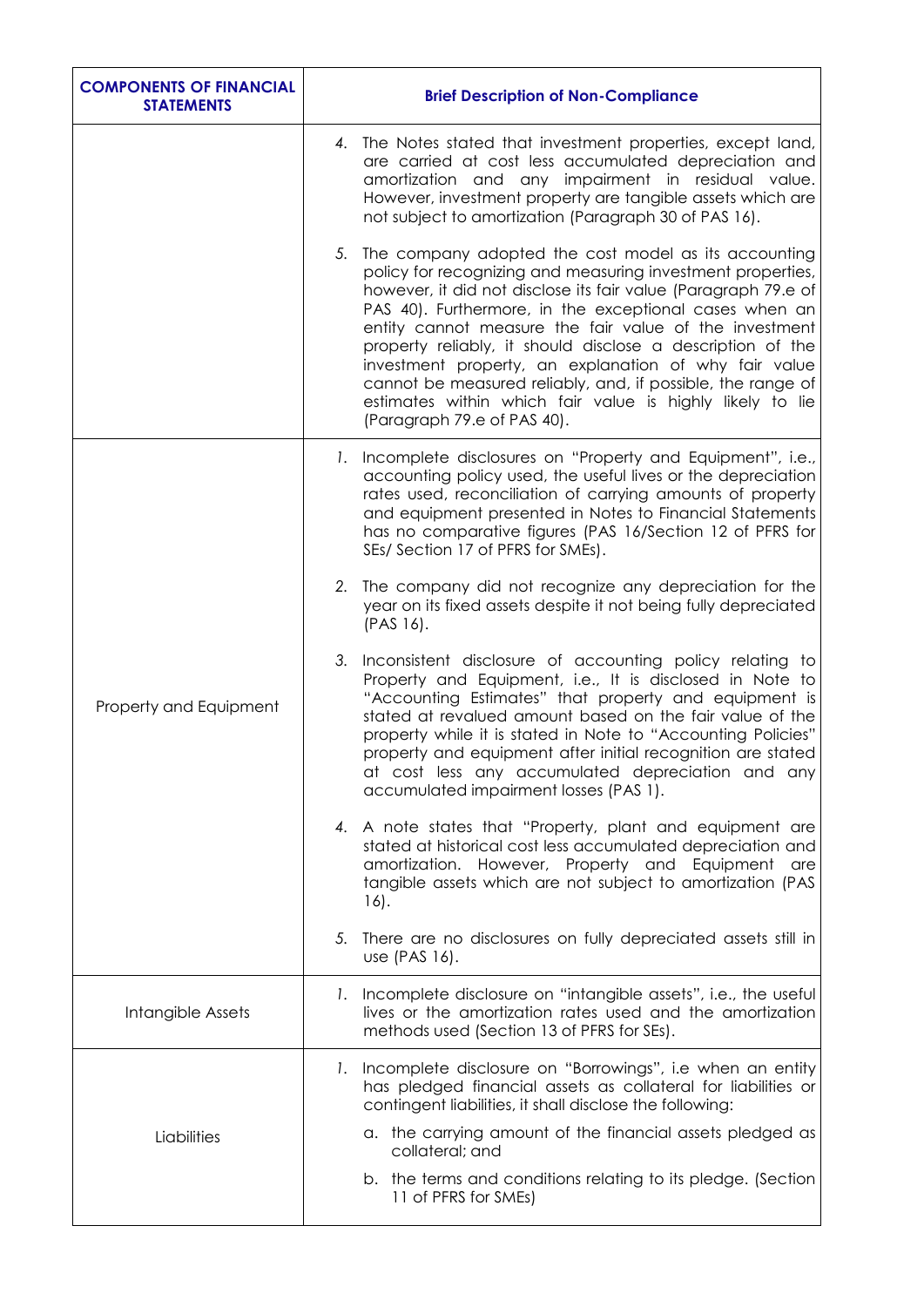| <b>COMPONENTS OF FINANCIAL</b><br><b>STATEMENTS</b> | <b>Brief Description of Non-Compliance</b>                                                                                                                                                                                                                                                                                                                                                                                     |
|-----------------------------------------------------|--------------------------------------------------------------------------------------------------------------------------------------------------------------------------------------------------------------------------------------------------------------------------------------------------------------------------------------------------------------------------------------------------------------------------------|
|                                                     | 2. The Notes to financial statements indicate that, there have<br>been no instances of default and the Company is<br>compliant with all the terms and conditions of all borrowing.<br>There is however no disclosures of the terms and conditions<br>of all borrowing, particularly, specific ratios and the<br>corresponding threshold that should be maintained to verify<br>company's compliance thereof (PAS 1 and 39).    |
|                                                     | 3. A note disclosed the outstanding<br>balances<br>and<br>amounts/volume of "Due to Related Parties" during 2020<br>and 2019. A review however, showed that the movement<br>between 2019 to 2020 outstanding balances do not agree<br>with its amounts/volume (PAS 24).                                                                                                                                                        |
|                                                     | 4. A note disclosed that the non-current portion of the<br>outstanding balance "Due to Related Parties" are due after<br>the reporting period. Considering the foregoing, such<br>should be recognized among current liabilities since it can<br>be implied that it is payable on demand (PAS 1).                                                                                                                              |
|                                                     | Note pertaining to Non-current Liabilities, shows that it<br>5.<br>includes Accounts Payable-Long term. Said note states that<br>accounts payable - long term refers to payable with no<br>definite terms of payment. "No definite terms" is considered<br>as "on demand" which means the accounts payable may<br>be demanded anytime. Thus, it should have been<br>presented under Current Liabilities (PAS 1 and PAS 24).    |
|                                                     | Inconsistent disclosure of information relating to "Loans"<br>6.<br>payable", i.e., It is disclosed in Notes to Loans Payable and<br>Fair Value Measurements that loans are interest bearing<br>while it is indicated in Notes to Amount "Due to Related<br>Parties" that loans are non-interest bearing (PAS 1).                                                                                                              |
|                                                     | The Notes to Financial Statements reported Provision for<br>7.<br>Income Tax which was computed using the income tax rate<br>of 25%. Considering that the CREATE Act was enacted after<br>the financial statements were authorized for issue, the<br>taxable income should be computed using the applicable<br>income tax rate as of 31 December 2020 which is 30%<br>(Paragraph 404 of PFRS for SEs and PIC Q&A No. 2020-07). |
|                                                     | 8. The company did not disclose the terms and breakdown of<br>"Payable to Government Agencies" and "Other Payable"<br>(PAS 1 paragraph 112, PFRS 9).                                                                                                                                                                                                                                                                           |
|                                                     | The company did not disclose information regarding its<br>9.<br>long-term debt which would normally include the terms and<br>conditions of the debt instrument (such as interest rate,<br>maturity, repayment schedule, and restrictions that the<br>debt instrument imposes on the entity) (Section 11.42 of<br>PFRS for SMEs (as amended)).                                                                                  |
|                                                     | 1. Incomplete disclosure on equity, i.e., externally imposed<br>capital requirement. (PAS 1)                                                                                                                                                                                                                                                                                                                                   |
| Equity                                              | Incomplete disclosures on "Common stock", i.e., the<br>2.<br>number of shares issued and fully paid, and issued but not<br>fully paid (PAS 1).                                                                                                                                                                                                                                                                                 |
| Revenue                                             | 1. The<br>accounting<br>policy<br>the<br>recognition<br>on<br>and                                                                                                                                                                                                                                                                                                                                                              |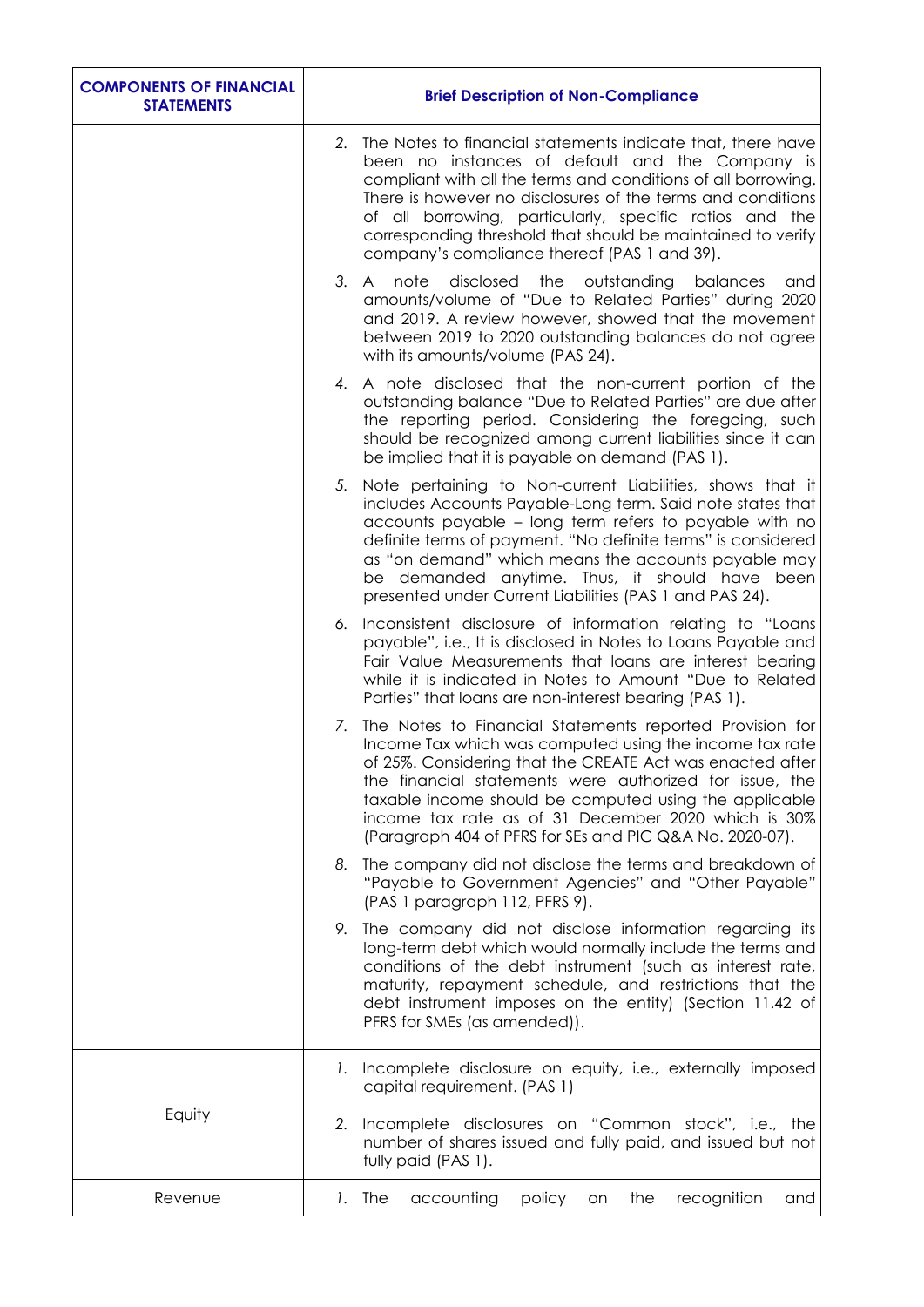| <b>COMPONENTS OF FINANCIAL</b><br><b>STATEMENTS</b> | <b>Brief Description of Non-Compliance</b>                                                                                                                                                                                                                                                                                                                                                                                                                                                                                                                                                                                                                                                                                                                                                                                                                                                                                                                                                                         |
|-----------------------------------------------------|--------------------------------------------------------------------------------------------------------------------------------------------------------------------------------------------------------------------------------------------------------------------------------------------------------------------------------------------------------------------------------------------------------------------------------------------------------------------------------------------------------------------------------------------------------------------------------------------------------------------------------------------------------------------------------------------------------------------------------------------------------------------------------------------------------------------------------------------------------------------------------------------------------------------------------------------------------------------------------------------------------------------|
|                                                     | measurement of revenue is still based on PAS 18 instead of<br><b>PFRS 15.</b>                                                                                                                                                                                                                                                                                                                                                                                                                                                                                                                                                                                                                                                                                                                                                                                                                                                                                                                                      |
|                                                     | 2. Incomplete disclosure on "Revenue", i.e., qualitative and<br>quantitative information about all of the following:                                                                                                                                                                                                                                                                                                                                                                                                                                                                                                                                                                                                                                                                                                                                                                                                                                                                                               |
|                                                     | a) its contracts with customers (i.e., disaggregation of<br>the entity typically satisfies<br>revenues, when<br>its.<br>performance obligations, the significant payment terms,<br>the nature of the goods or services that the entity has<br>promised to transfer, highlighting any performance<br>obligations to arrange for another party to transfer<br>goods or services, obligations for returns, refunds and<br>other similar obligations; and types of warranties and<br>related obligations. (see par. 113-122 of PFRS 15)<br>b) the significant judgements, and changes in the<br>judgements, made in applying this PFRS 15 to those<br>contracts (i.e., the timing of satisfaction of performance<br>obligations and the transaction price and the amounts<br>allocated to performance obligations. (see par. 124-<br>$126$ .<br>c) any assets recognized from the costs to obtain or fulfil a<br>contract with a customer in accordance with<br>paragraph 91 or 95 (see paragraphs 127-128). (PFRS 15) |
| Costs and Expenses                                  | 1. There is no disclosure of the nature and breakdown of the<br>"Miscellaneous" account presented in the general and<br>administrative expenses (Section 8 of PFRS for SMEs).                                                                                                                                                                                                                                                                                                                                                                                                                                                                                                                                                                                                                                                                                                                                                                                                                                      |
|                                                     | 1. The accounting policy on leases is still based on PAS 17<br>instead of PFRS 16.                                                                                                                                                                                                                                                                                                                                                                                                                                                                                                                                                                                                                                                                                                                                                                                                                                                                                                                                 |
|                                                     | 2.<br>The required disclosures under Section 20 of PFRS for SMEs<br>for lessor were not disclosed:                                                                                                                                                                                                                                                                                                                                                                                                                                                                                                                                                                                                                                                                                                                                                                                                                                                                                                                 |
| Leases                                              | a. the future minimum lease payments under non-<br>cancellable operating leases for each of the following<br>periods:<br>(i) not later than one year;<br>(ii) later than one year and not later than five years;<br>and<br>(iii) later than five years.<br>b. total contingent rents recognized as income;<br>c. a general description of the lessor's significant leasing<br>arrangements, including, for example, information<br>about contingent rent, renewal or purchase options<br>and escalation clauses and restrictions imposed by<br>lease arrangements; and<br>d. the requirements for disclosure about assets<br>- in<br>accordance with Section 17 (Property, Plant and<br>Equipment), Section 18 (Intangible Assets other than<br>Goodwill), Section 27 (Impairment of Assets), and<br>Section 34 (Specialized Activities) of PFRS for SMEs apply<br>to lessors for assets provided under operating leases.                                                                                          |
|                                                     | 3. Incomplete disclosures on leases, i.e., the nature of the<br>lessor's leasing activities and how the lessor manages the<br>risk associated with any rights it retains in underlying assets.                                                                                                                                                                                                                                                                                                                                                                                                                                                                                                                                                                                                                                                                                                                                                                                                                     |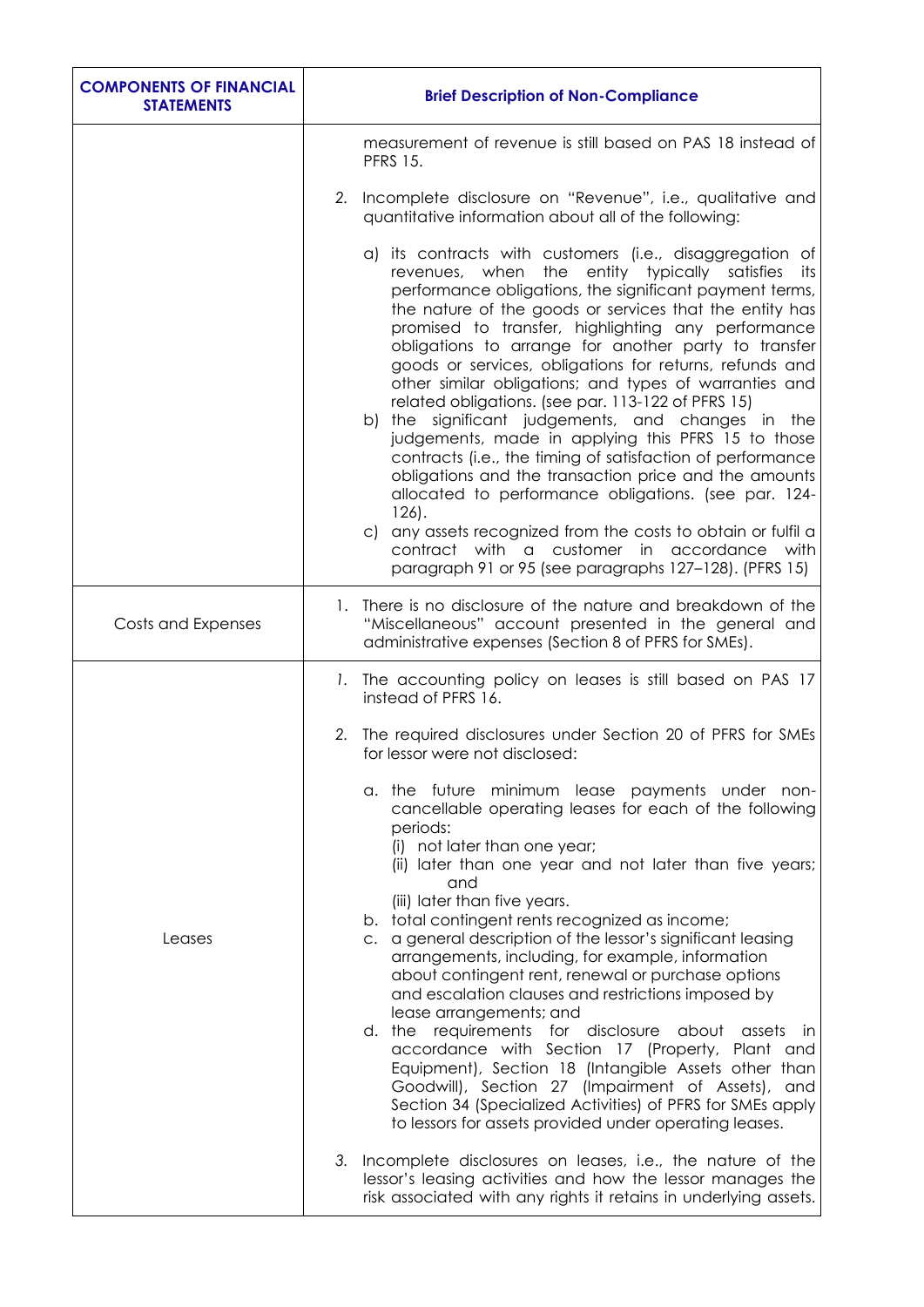| <b>COMPONENTS OF FINANCIAL</b><br><b>STATEMENTS</b> | <b>Brief Description of Non-Compliance</b>                                                                                                                                                                                                                                                                                                                                                                                                                                                                                                                                                                                                                                                                                                                                                                                          |
|-----------------------------------------------------|-------------------------------------------------------------------------------------------------------------------------------------------------------------------------------------------------------------------------------------------------------------------------------------------------------------------------------------------------------------------------------------------------------------------------------------------------------------------------------------------------------------------------------------------------------------------------------------------------------------------------------------------------------------------------------------------------------------------------------------------------------------------------------------------------------------------------------------|
|                                                     | In particular, a lessor shall disclose its risk management<br>strategy for the rights it retains in underlying assets, including<br>any means by which the lessor reduces that risk. Such<br>means may include, for example, buy-back agreements,<br>residual value guarantees or variable lease payments for<br>use in excess of specified limits. (PFRS 16)                                                                                                                                                                                                                                                                                                                                                                                                                                                                       |
| <b>Related Party Transactions</b>                   | 1. Incomplete disclosures on related party transactions and<br>balances, i.e.,<br>a. nature of the relationship with related parties;<br>b. nature of the consideration to be given in settlement;<br>c. terms and conditions, including whether the outstanding<br>balances are secured;<br>d. the nature of the consideration to be provided in<br>settlements and;<br>e. details of guarantees. (PAS 24)<br>2. Incomplete disclosure on Related Party Transaction, i.e.,                                                                                                                                                                                                                                                                                                                                                         |
|                                                     | nature of the consideration to be given or received and<br>compensation of key management personnel for each of<br>the following categories:                                                                                                                                                                                                                                                                                                                                                                                                                                                                                                                                                                                                                                                                                        |
|                                                     | a. short term employee benefits<br>b. post-employment benefits;<br>c. other long-term benefits;<br>d. termination benefits; and<br>e. share based payments (PAS 24).                                                                                                                                                                                                                                                                                                                                                                                                                                                                                                                                                                                                                                                                |
|                                                     | 3. Incomplete disclosure for "advances received for future<br>subscription", i.e.,<br>a. nature of the related party transaction;<br>b. their terms and conditions (whether interest bearing and<br>maturity dates), including whether they are secured,<br>and the nature of the consideration to be provided in<br>settlement;<br>c. details of any guarantees given or received;<br>d. date of BOD's approval on proposed increase in<br>authorized capital stock;<br>e. date of stockholders' approval on proposed increase in<br>authorized capital stock;<br>date when the application for approval of proposed<br>f.<br>increase has been presented for filing or has been filed<br>with the Commission;<br>information about the increase in the authorized capital<br>g.<br>stock. (Section 26 of PFRS for SEs and FRB 6). |
| Retirement/Employee<br><b>Benefits</b>              | 1. The Company did not recognize any retirement for its<br>employees (RA 7641 and PAS 19).                                                                                                                                                                                                                                                                                                                                                                                                                                                                                                                                                                                                                                                                                                                                          |
|                                                     | There are no disclosures on the Company's short-term<br>2.<br>employee benefits, post-employment benefits, other long-<br>term employee benefits and termination benefits (PAS 19).                                                                                                                                                                                                                                                                                                                                                                                                                                                                                                                                                                                                                                                 |
| Financial Risk Management                           | 1. Incomplete disclosure on "Loans and Receivables", i.e.,<br>when an entity holds collateral (of financial or non-financial<br>assets) and is permitted to sell or repledge the collateral in<br>the absence of default by the owner of the collateral, it                                                                                                                                                                                                                                                                                                                                                                                                                                                                                                                                                                         |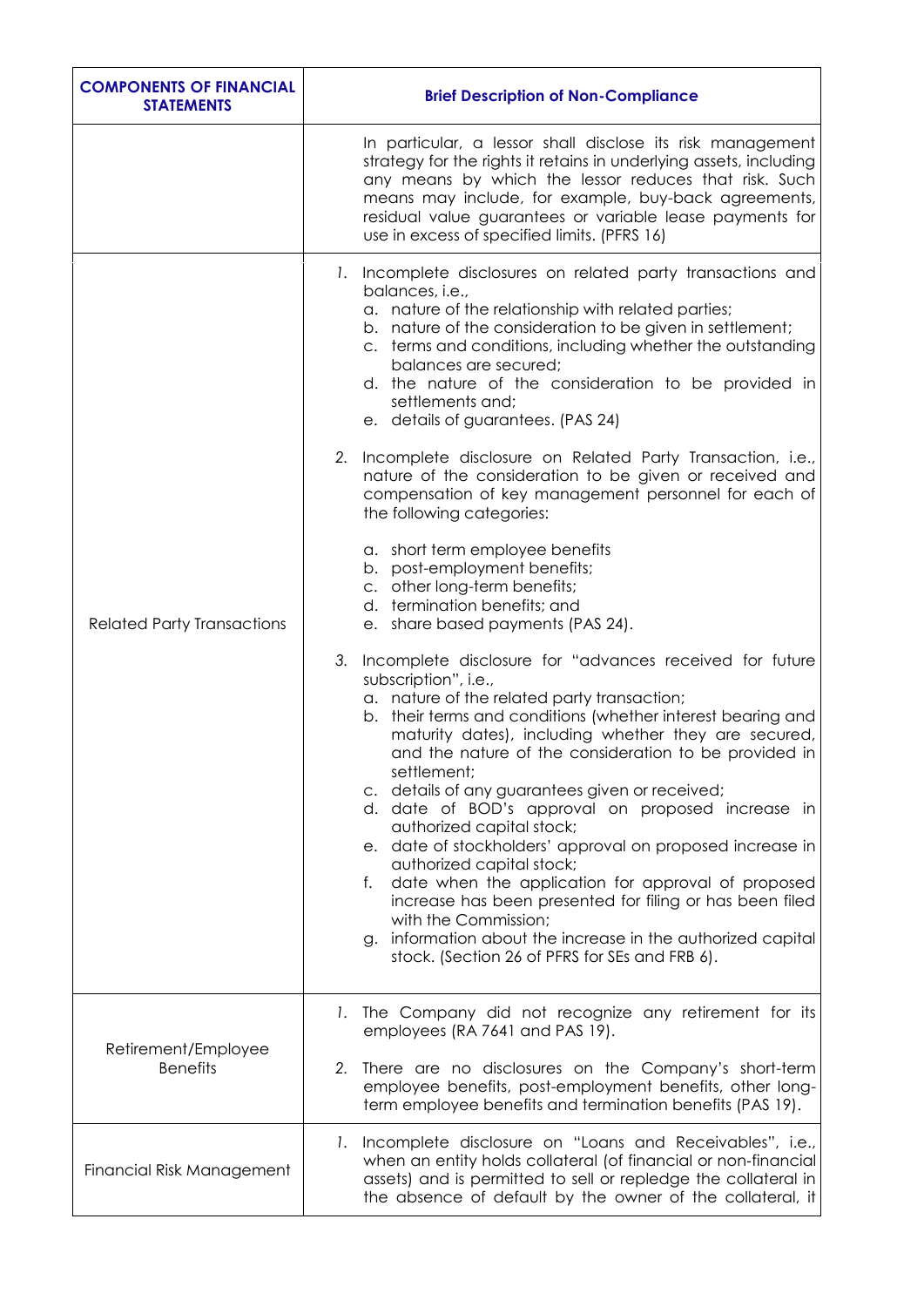| <b>COMPONENTS OF FINANCIAL</b><br><b>STATEMENTS</b> | <b>Brief Description of Non-Compliance</b>                                                                                                                                                                                                                                                                                                                                                                                                                                                                                                               |
|-----------------------------------------------------|----------------------------------------------------------------------------------------------------------------------------------------------------------------------------------------------------------------------------------------------------------------------------------------------------------------------------------------------------------------------------------------------------------------------------------------------------------------------------------------------------------------------------------------------------------|
|                                                     | shall disclose:<br>a) the fair value of the collateral held;<br>b) the fair value of any such collateral sold or repledged,<br>and whether the entity has an obligation to return it;<br>and<br>c) the terms and conditions associated with its use of the<br>collateral. (PFRS 7)                                                                                                                                                                                                                                                                       |
|                                                     | 2. Incomplete disclosure on "Liquidity risk", i.e., a maturity<br>analysis for non derivative financial liabilities (including<br>issued financial guarantee contracts) that shows the<br>remaining contractual maturities and a maturity analysis for<br>derivative financial liabilities. The maturity analysis shall<br>include the remaining contractual maturities for those<br>derivative financial liabilities for which contractual maturities<br>are essential for an understanding of the timing of the cash<br>flows (PFRS 7).                |
|                                                     | 3. Incomplete disclosure on "Currency Risk", i.e., sensitivity<br>analysis for each type of market risk to which the entity is<br>exposed at the end of the reporting period, showing how<br>profit or loss and equity would have been affected by<br>changes in the relevant risk variable that were reasonably<br>possible at that date; (b) the methods and assumptions<br>used in preparing the sensitivity analysis; and (c) changes<br>from the previous period in the methods and assumptions<br>used, and the reasons for such changes. (PFRS 7) |
|                                                     | 4. The disclosures for "Credit Risk" are not in accordance with<br>PFRS 7.                                                                                                                                                                                                                                                                                                                                                                                                                                                                               |
|                                                     | The maturity analysis of liabilities per "Liquidity Risk" is<br>5.<br>inconsistent with the maturity analysis disclosed in the notes<br>to liabilities (PAS 1 and 24 and PFRS 7).                                                                                                                                                                                                                                                                                                                                                                        |
|                                                     | The Notes to Financial Statements failed to disclose the<br>1.<br>following as regards the effects of the enactment of CREATE<br>Law, a non-adjusting event after the reporting period, in its<br>financial statements:                                                                                                                                                                                                                                                                                                                                  |
| Events after the Reporting<br>Period                | a) The nature of the event; and                                                                                                                                                                                                                                                                                                                                                                                                                                                                                                                          |
|                                                     | b) An estimate of its financial effect or a statement that<br>such an estimate cannot be made. (Section 32.10 of<br>PFRS for SMEs (as amended))                                                                                                                                                                                                                                                                                                                                                                                                          |
| <b>Retained Earnings</b>                            | 1. Despite adjustments to the company's Retained Earnings, it<br>still exceeds 100% of its paid-in capital. There is no disclosure<br>of any appropriation to comply with the requirements of<br>Sec. 42 of the Revised Corporation Code.                                                                                                                                                                                                                                                                                                                |
|                                                     | 2. It is disclosed in the notes to financial statements that as at<br>December 31, 2020 and 2019, the Group has unpaid<br>dividends. However, the date of the approval by the Board<br>of Directors of the declared dividends are not disclosed<br>$(PAS 1)$ .                                                                                                                                                                                                                                                                                           |
|                                                     | The Reconciliation of Retained Earnings Available for<br>3.<br>Declaration<br>"Retained<br><b>Dividend</b><br>showed<br>earnings                                                                                                                                                                                                                                                                                                                                                                                                                         |